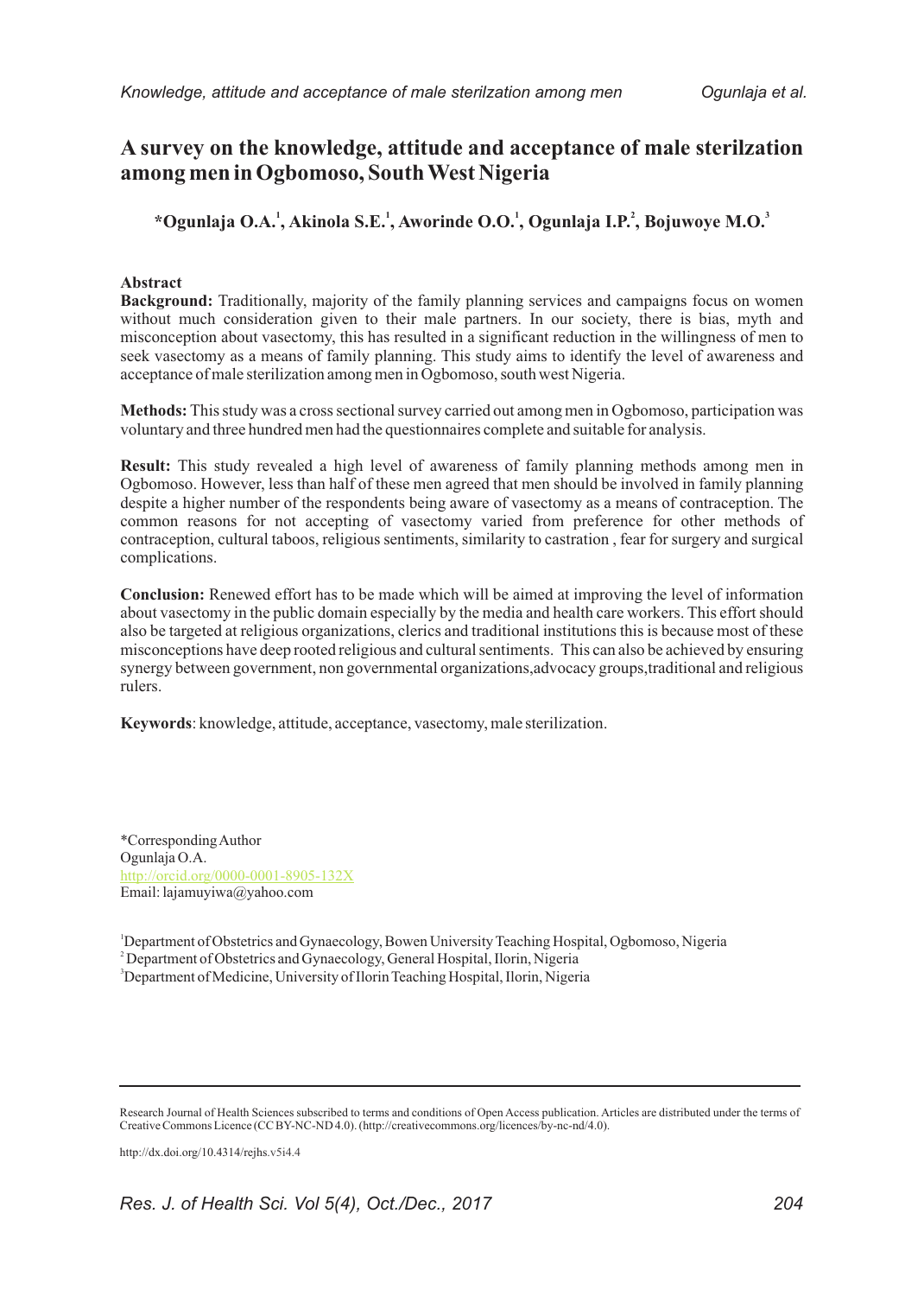# **Une enquête sur la connaissance, l'attitude et l'acceptation de la stérilisation masculine chez les hommes à Ogbomoso, au sud-ouest du Nigeria**

## **Ogunlaja O.A.1, Akinola S.E.1, Aworinde O.O.1, Ogunlaja I.P.2, Bojuwoye M.O.3**

#### **Resume**

**Objectif:** Traditionnellement, la majorité des services et des campagnes de planification familiale sont axés sur les femmes, sans considération pour leurs partenaires masculins. Dans notre société, il y a des préjugés, des mythes et des idées fausses à propos de la vasectomie, ce qui a entraîné une réduction significative de la volonté des hommes à rechercher la vasectomie comme moyen de planification familiale. Cette étude vise à identifier le niveau de sensibilisation et d'acceptation de la stérilisation masculine chez les hommes à Ogbomoso, au sud-ouest du Nigeria.

**Méthodes:** Cette étude était une enquête transversale réalisée chez des hommes à Ogbomoso, la participation était volontaire et trois cent hommes avaient rempli les questionnaires et pouvaient être analysés.

**Résultat:** Cette étude a révélé un haut niveau de sensibilisation aux méthodes de planification familiale chez les hommes à Ogbomoso. Cependant, moins de la moitié de ces hommes étaient d'accord pour dire que les hommes devraient être impliqués dans la planification familiale, même si un plus grand nombre de répondants étaient conscients de la vasectomie comme moyen de contraception. Les raisons communes pour ne pas accepter la vasectomie variaient de la préférence pour d'autres méthodes de contraception, les tabous culturels, les sentiments religieux, la similarité avec la castration, la peur de la chirurgie et les complications chirurgicales.

**Conclusion:** Il faut redoubler d'efforts pour améliorer le niveau d'information sur la vasectomie dans le domaine public, en particulier par les médias et les travailleurs de la santé. Cet effort devrait également viser les organisations religieuses, les clercs et les institutions traditionnelles, car la plupart de ces idées fausses ont des racines religieuses et culturelles profondément enracinées. Cela peut également être réalisé en assurant une synergie entre le gouvernement, les organisations non gouvernementales, les groupes de défense, les chefs traditionnels et religieux.

**Mots-clés:** connaissance, attitude, acceptation, vasectomie, stérilisation masculine.

\*Corresponding Author Ogunlaja O.A. Email: lajamuyiwa@yahoo.com http://orcid.org/0000-0001-8905-132X

<sup>1</sup>Department of Obstetrics and Gynaecology, Bowen University Teaching Hospital, Ogbomoso, Nigeria <sup>2</sup> Department of Obstetrics and Gynaecology, General Hospital, Ilorin, Nigeria

<sup>3</sup>Department of Medicine, University of Ilorin Teaching Hospital, Ilorin, Nigeria

http://dx.doi.org/10.4314/rejhs.v5i4.4

Research Journal of Health Sciences subscribed to terms and conditions of Open Access publication. Articles are distributed under the terms of Creative Commons Licence (CC BY-NC-ND 4.0). (http://creativecommons.org/licences/by-nc-nd/4.0).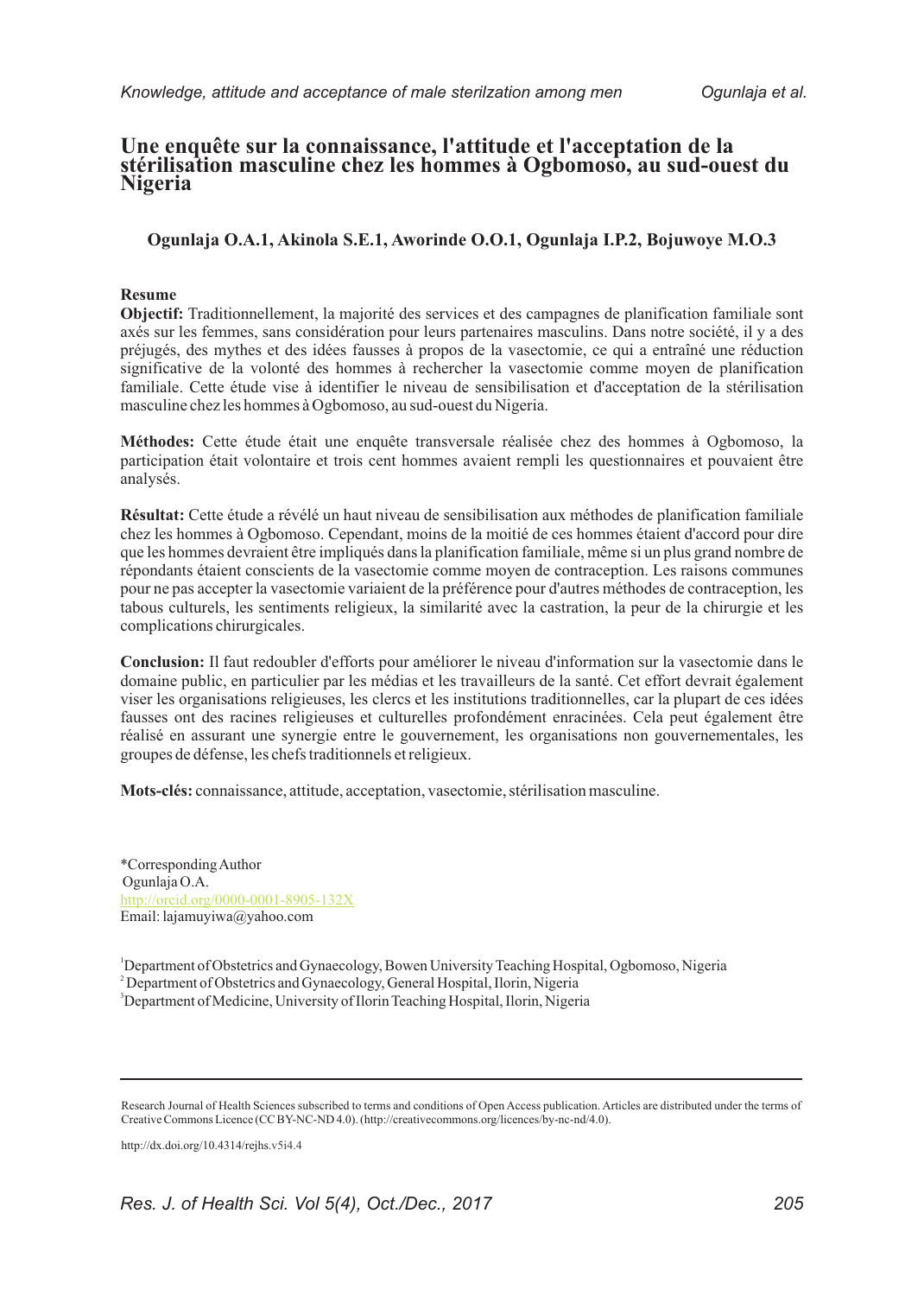#### **INTRODUCTION**

Family planning is the practice of controlling the number of children in a family and the intervals between their births (1). In our society the female partners are more willing to per take in the process of family planning than their male partners, this may be because the burden of child bearing, rearing and the attendant house hold chores are seen primarily as the role of the woman (1). Traditionally, majority of the family planning services and campaigns were focused on women without much consideration given to their male partners. Research in Africa have revealed that involvement of men and obtaining support from them has been a challenge despite the fact that most decisions are made by them  $(2)$ .

There are different methods used for family planning, these methods ranges from the natural methods which involves exploiting the physiology of reproduction to those which involves the use of contraceptive agents like intrauterine contraceptive device , hormonal agents etc.

The practice of permanent contraception varies from one part of the world to the other. Vasectomy as a permanent method of contraception has a high acceptance rate in developed countries like the United States of America and Australia (3,4). However, vasectomy is still not widely accepted in many African countries including Nigeria (5,6). In Nigeria, men are unwilling to have vasectomy as a result of its permanent nature hence resulting in its low acceptance in Nigeria. Ignorance, have been recognized as a major reason, some of the common myths and misconceptions which are as a result of ignorance includes the belief that it causes impotence, ejaculatory failure, weight gain, and its equation with castration (7,8).

Over the years there has been tremendous efforts at improving knowledge of vasectomy among men and improving on the techniques of performing the procedure to increase its acceptance among the population (9). Vasectomy can either be done surgically or non surgically (No-scapel technique). Surgically, vasectomy is performed in two separate steps: exposing some portions of the vas deferens out of the scrotum a step known as isolation, and in the next step, occluding the vas. The other method of performing vasectomy is the No-scalpel vasectomy (NSV) technique, it is used in the isolation of the vas deferens in the United States, it is becoming an increasingly popular method

among physicians also a choice for the developing countries (10-14). The notable advantages includes a lower risk of hematomas, less bleeding and pain, lower risk of infections and less operating time (11-13).

Literature search reveals paucity of data on the level of knowledge , attitude and acceptance of male contraception among men in Ogbomoso, South west Nigeria. This study aims to investigate the level of awareness and acceptance of male sterilization among men in Ogbomoso, south west Nigeria.

#### **METHODOLOGY**

This study was a cross sectional survey carried out using questionnaires on men in Ogbomoso. These questionnaires were self-administered and had been pre-tested among randomly selected adult male staff members of Bowen University Teaching Hospital, Ogbomoso. The questionnaire had three sections: Biodata (Marital status, age, tribe, religion, and education level), questions on knowledge on vasectomy and acceptance of vasectomy as a family planning method. Participation in the study was voluntary and subjects were selected randomly by balloting. Ethical approval was sought prior to the conduct of the study. Confidentiality of the respondents was ensured. Analysis of data was done using SPSS 20.

## **RESULTS**

Out of a total of 340 questionnaires were administered only 300 were suitable for analysis. Majority 129(43%) of the respondents were between the ages of 25-35 years, more than half of the respondents 159(53.0%) were married. Formal education was obtained by 299 of the 300 responders accounting for 99.4% with tertiary education being the highest at 282(94%) out of 300. When religion and ethnicity of the responders were analyzed; the Christianity and the Yoruba ethnic group accounted for a significant majority of the respondents at 274(91.3%) and 262(87.3%) respectively.(Table 1)

Concerning the level of knowledge of family planning, 277(92.3%) had an idea of family planning methods; however, only 137(45.7%) of the respondents agreed that men should be involved in family planning. Two hundred and thirty seven (79.3%) of the responders have heard about vasectomy with the first source of information as follows; mass media 113(45.9%), health workers 98(39.8%)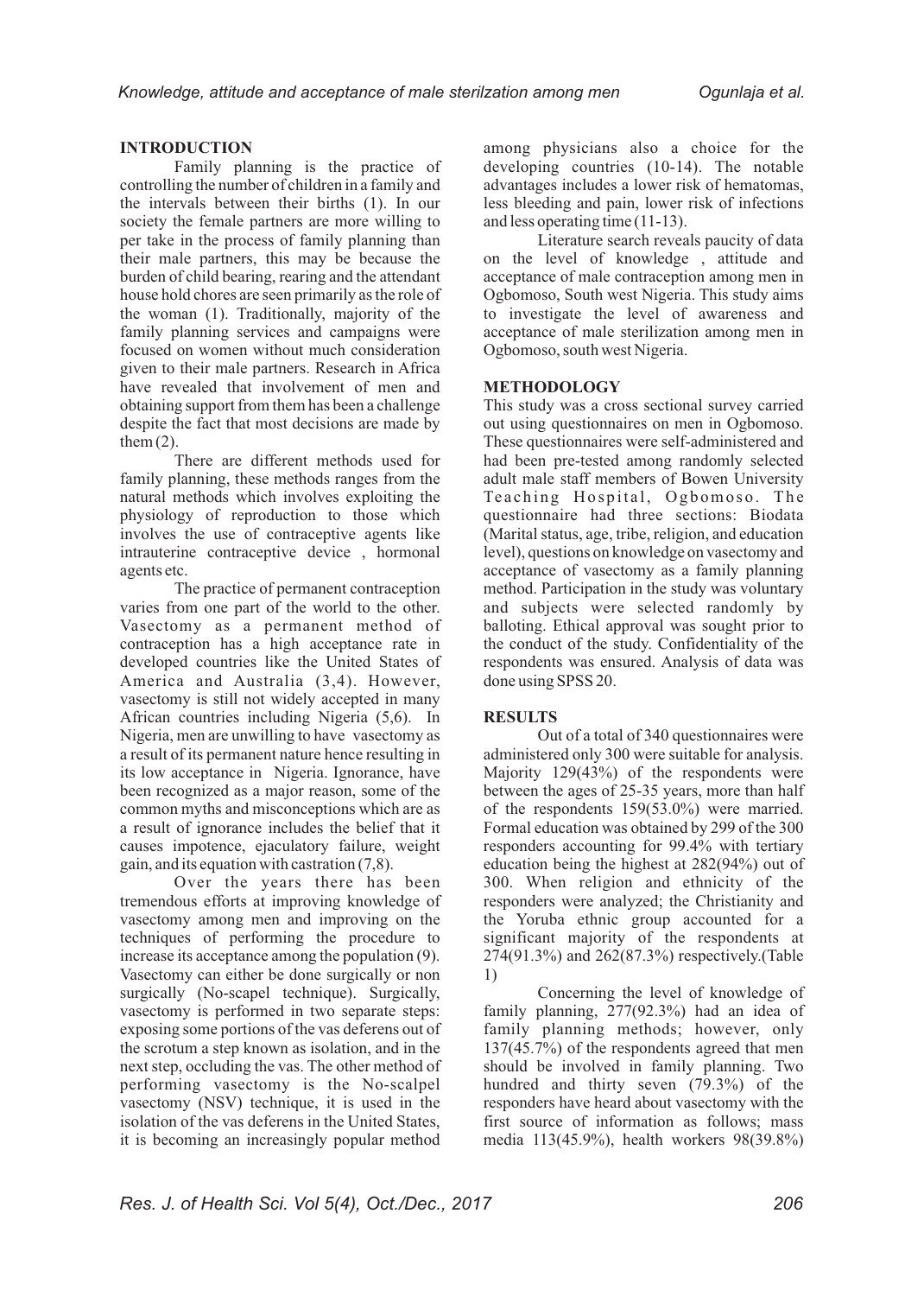and family members and friends 35(14.2%).It was observed that only 218(89.3%) of the respondents had the prior knowledge that vasectomy was carried out in Nigeria while the others considered it not done in Nigeria.

When acceptance of vasectomy was considered, only ninety two (30.7%) respondents were willing to have vasectomy, another six (0.02%) respondents were indifferent, while the others i.e two hundred and two respondents were unwilling to have vasectomy. (Figure 1)

Among the two hundred and two respondents having knowledge of vasectomy attributed their reason for not accepting of vasectomy as a method of contraception for the following reasons; preference for other methods of contraception 42(20.8%), cultural taboos 17(8.4%), religious sentiments 13(6.4%), similarity to castration  $9(4.4\%)$ , fear for surgery and surgical complications 8(4.0%).

#### **DISCUSSION**

The findings from this study revealed a high level of awareness of family planning methods among men in Ogbomoso. However, less than half of these men agreed that men should be involved in family planning despite a higher number of the respondents being aware of vasectomy as a means of contraception. The reason for this may be due to the various myths, misconceptions and bias associated with the practice of vasectomy (7,8,15). Some of the common myths and misconceptions include the belief that vasectomy causes impotence, ejaculatory failure, weight gain, and its equation with castration  $(7,8)$ .

This myth, misconceptions and bias are probably due to poor knowledge and subsequent dissemination of information by individuals with incomplete understanding of vasectomy as a method of family planning. A previous study revealed that the vast majority of doctors were convinced that the average Nigerian male will not accept vasectomy when indicated while more than three-fifth consider bilateral tubal ligation a more appropriate option for permanent contraception in our setting  $(15)$ . The bias to believe that Nigerian males will not accept vasectomy is clearly not borne out of the experience of counselling males for vasectomy since most of the Doctors admitted to not counselling often for vasectomy (15,16,17).

It has been shown that with proper counseling techniques and right information about vasectomy the rate of its uptake as a contraceptive method is likely to increase (18). With the notable observations in our study, it can be inferred that a large amount of the male population is aware of vasectomy as a means of family planning, however, many are unwilling to get it done due to reasons like preference for other methods, cultural taboos, religious sentiments, similarity to castration and fear for surgery and surgical complications. It is pertinent to note that many of this reasons are probably due to poor or wrong information in the domain of these men by their various informants which makes them unwilling to have vasectomy done as a means of contraception. To correct this anomaly, effort has to be aimed at improving the depth of correct information about vasectomy in the public domain by the media and health care workers. This can be done through a proper reorientation of the individuals involved in health information management especially as it concerns vasectomy and family planning as a whole.

This effort should also be targeted to reach religious organizations, clerics and traditional rulers since some of these misconceptions had deep rooted religious and cultural sentiments. The role of men in family planning should also be reemphasized through advocacy, campaigns and other awareness program.

Health workers and health care workers in training need to be trained and retrained from time to time in order for them to be well equipped with the necessary counseling skills required to improve the acceptance of vasectomy due to the existing bias against vasectomy as an option of contraception during counseling for family planning. This goal can be achieved by ensuring a synergy between government, non-governmental organizations, traditional rulers, clerics, policy makers and advocacy groups.

**Conflict of interest:** The authors declare no conflicts of interest.

#### **REFERENCES**

- 1. Okedeji FO. Attitude, knowledge and practice of family planning among married women in the city of Ibadan. West Africa Method Journal 2003;13(6):213-215
- 2. Odimegwu CO. Family planning attitudes and use in Nigeria: A factor analysis International Family Planning Perspectives, 2009; 25 (2): 86- 91.
- 3. Holden CA, Mclachlan RI, Cumming R, Wittert G, Handelsman D J, de Kretser D M, et al. Sexual activity, fertility and contraceptive use in middle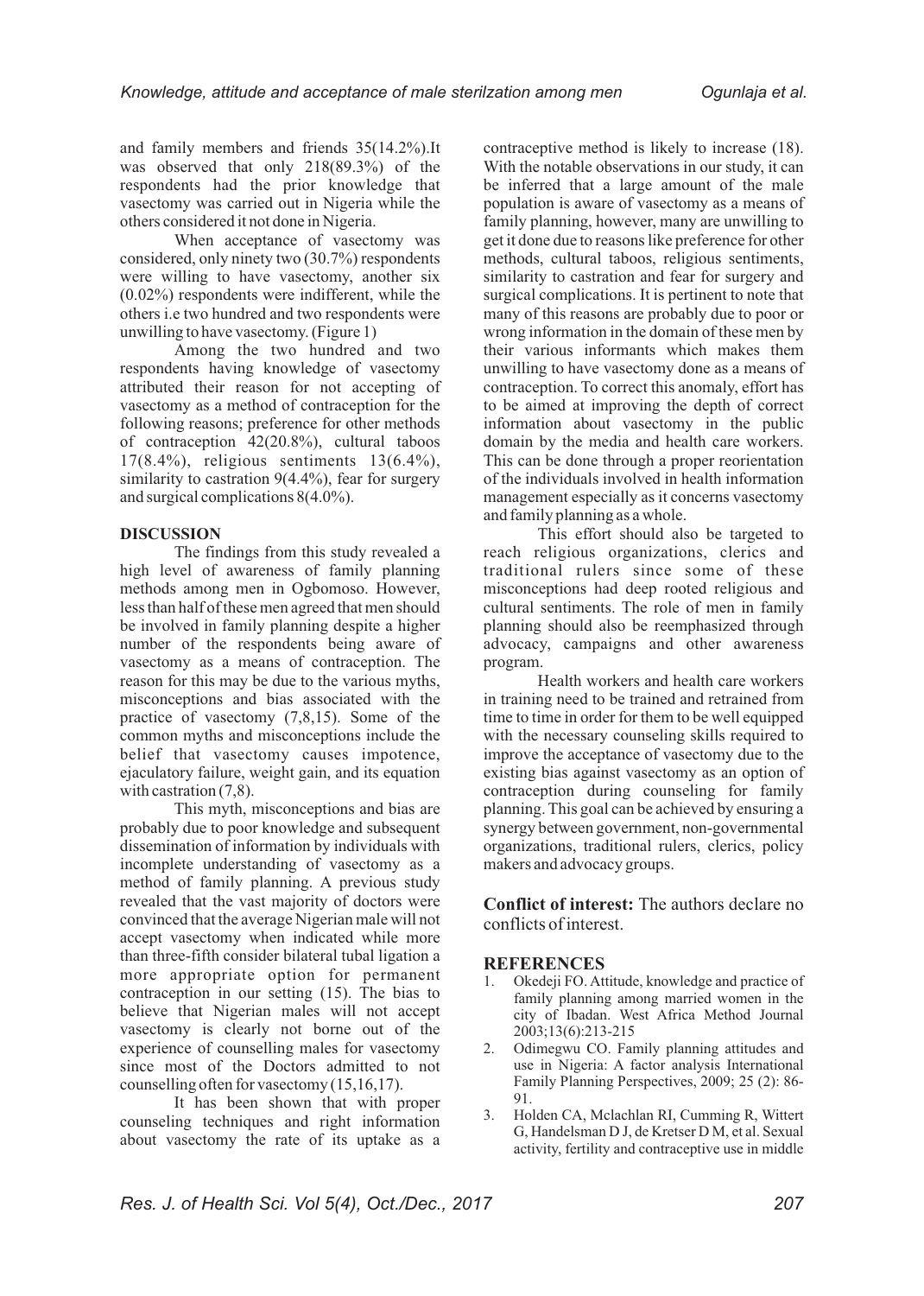aged and older men; Men in Australia, Telephone survey (MATES) Hum Reprod. 2005; 20 (12):3429–3434.

- 4. Barone M A, Johnson CH, Luick MA, Teutonico DL, Magnani RJ. Characteristics of Men receiving vasectomy in the United States 1998–1999. Perspect Sex Reprod Health. 2004;36 (1):27–33.
- 5. Bunce A, Guest G, Searing H, Frajzyngier V, Riwa P, Kanama J, et al. Factors affecting vasectomy acceptability in Tanzania. Int Fam Plan Perspect. 2007;33(1):13–21.
- 6. Dibaba A. Rural men and their attitude towards vasectomy as a means of contraception in Ethiopia. Trop Doct. 2001;31 (2):100–102.
- 7. Odu OO, Ijadunola KT, Komolafe JO, Adebimpe WT. Men's knowledge of and attitude with respect to family planning in a suburban Nigerian Community. Niger J Med. 2006;15 (3):260–265.
- 8. Okpere EE. Contraceptive knowledge, attitudes and behavior among Nigerian Males: Benin City and Udo. A survey sponsored by the office of population, United States Agency for International Development. 1988. [10 December 2009]. Available from: http://www.popline.org.
- 9. Li SQ, Goldstein M, Zhu J, Huber D: The noscalpel vasectomy. J Urol 1991;145:341-4.
- 10. Haws JM, Morgan GT, Pollack AE, Koonin LM, Magnani RJ, Gargiullo PM.Clinical aspects of vasectomies performed in the United States in 1995. Urology 1998;52(4):685-91.
- 11. Black T, Francome C: Comparison of Marie Stopes scalpel and electrocautery no-scalpel vasectomy techniques. J Fam Plann Reprod Health Care 2003, 29(2):32-4.
- 12. Kumar V, Kaza RM, Singh I, Singhal S, Kumaran V. An evaluation of the no-scalpel vasectomy technique. BJU Int 1999, 83(3):283-4.
- 13. Nirapathpongporn A, Huber DH, Krieger JN. No-scalpel vasectomy at the King's birthday vasectomy festival. Lancet 1990; 335(8694):894-5.
- 14. Xu B, Feng H, Liu XZ. No-scalpel vasectomy training in China. Adv Contracept Deliv Syst 1993, 9(1):1-8.
- 15. Ebeigbe PN, Igberase GO, Eigbefoh J. Vasectomy: a survey of attitudes, counseling patterns and acceptance among Nigerian resident gynaecologists. Ghana Med. J. 2011 Sep;45(3):101-104
- 16. Owopetu C, Chukwuma S, Nwozichi C. Knowledge and attitude of men about vasectomy as a method of family planning among married men working in Babcock University, Ogun State, Nigeria. Int. J of Nurs. and Midwifer. 7(3),30- 35,2014. DOI:10.5897/IJNM2014.0157
- 17. Onasoga OA,Edoni EER, Ekanem J. Knowledge and attitude of men towards. vasectomy as a family planning method in Edo state. J. Res. Nurs. Midwifery. 2013; 2(1):13-21.
- 18. Muhondwa H, Rutenberg N. Population Council, Africa Operations Research and Technical

Assistance project. USAID; 1997. [7 December 2009]. Effects of the Vasectomy Promotion Project on Knowledge, attitudes, and behaviour among men in Dares Salaam, Tanzania. Available f r o m : http://pdf.usaid.gov/pdf\_docs/PNACE476.pdf.

*Res. J. of Health Sci. Vol 5(4), Oct./Dec., 2017 208*